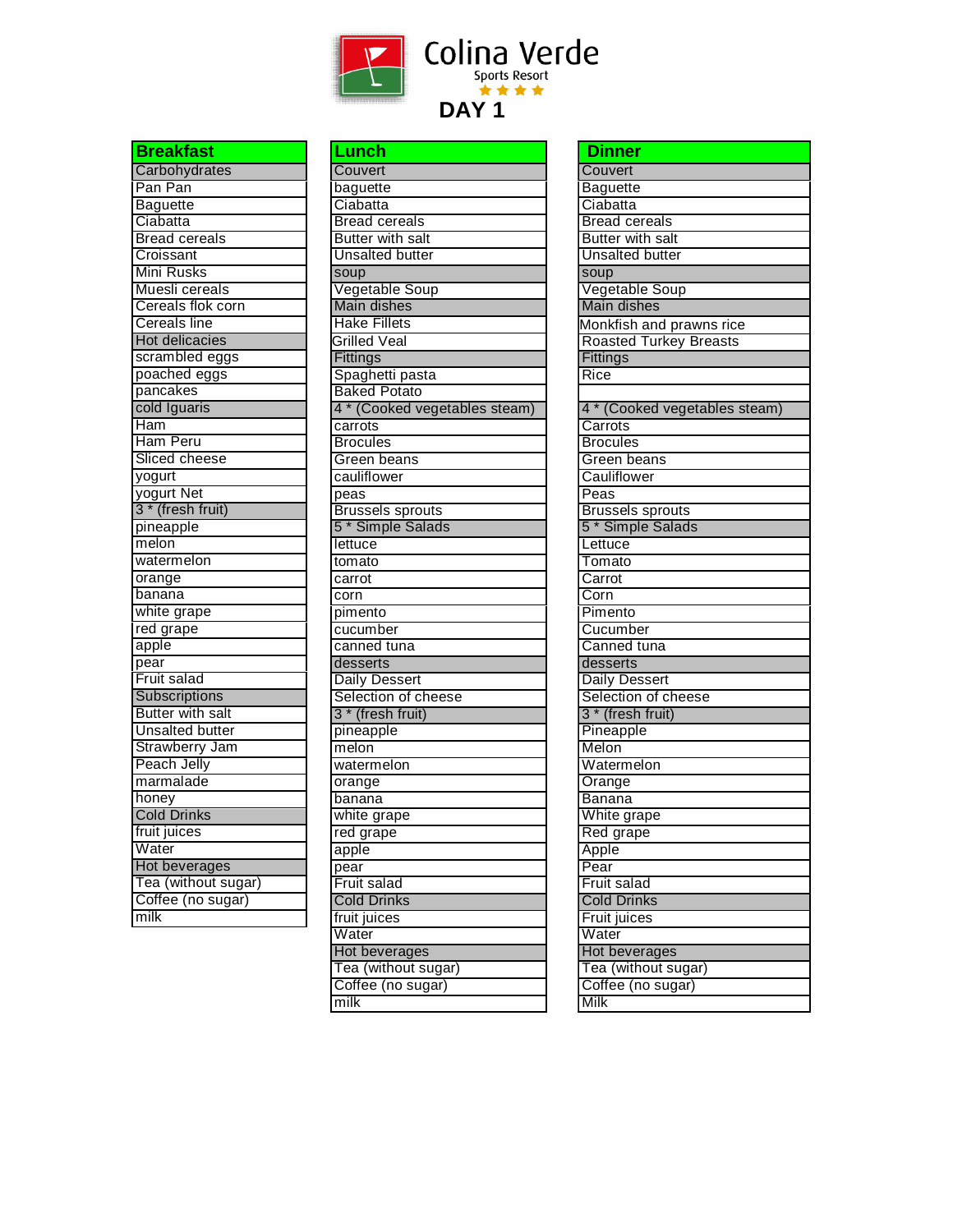

| <b>Breakfast</b>                  |
|-----------------------------------|
| Carbohydrates                     |
| Pan Pan                           |
| <b>Baguette</b>                   |
| Ciabatta                          |
| <b>Bread cereals</b>              |
| Croissant                         |
| Mini Rusks                        |
| Muesli cereals                    |
|                                   |
| Cereals flok corn<br>Cereals line |
| <b>Hot delicacies</b>             |
| scrambled eggs                    |
| poached eggs                      |
| pancakes                          |
| cold Iguaris                      |
| Ham                               |
| Ham Peru                          |
| Sliced cheese                     |
| yogurt                            |
| yogurt Net                        |
| $3*$<br>(fresh fruit)             |
| pineapple                         |
| $m$ elon                          |
| watermelon                        |
| orange                            |
| $\mathrm{\overline{b}}$ anana     |
| white grape                       |
| red grape                         |
| apple                             |
| pear                              |
| Fruit salad                       |
| Subscriptions                     |
| <b>Butter with salt</b>           |
| <b>Unsalted butter</b>            |
| Strawberry Jam                    |
| <b>Peach Jelly</b>                |
| marmalade                         |
| honey                             |
| <b>Cold Drinks</b>                |
| fruit juices                      |
| Water                             |
| Hot beverages                     |
| Tea (without sugar)               |
| Coffee (no sugar)                 |
| $\overline{\mathsf{m}}$ ilk       |
|                                   |

| Lunch                         |
|-------------------------------|
| Couvert                       |
| baguette                      |
| Ciabatta                      |
| <b>Bread cereals</b>          |
| <b>Butter with salt</b>       |
| <b>Unsalted butter</b>        |
| soup                          |
| Carrot Soup                   |
| Main dishes                   |
| <b>Grilled Salmon</b>         |
| <b>Grilled Veal Steak</b>     |
| Fittings                      |
| <b>Fusilli Pasta</b>          |
| Rice pilaf vegetables         |
| 4 * (Cooked vegetables steam) |
| carrots                       |
| <b>Brocules</b>               |
| Green beans                   |
| cauliflower                   |
| peas                          |
| <b>Brussels sprouts</b>       |
| 5 <sup>*</sup> Simple Salads  |
| lettuce                       |
| tomato                        |
|                               |
| carrot<br>corn                |
| pimento                       |
| cucumber                      |
| canned tuna                   |
|                               |
| desserts                      |
| Daily Dessert                 |
| Selection of cheese           |
| 3 * (fresh fruit)             |
| pineapple                     |
| melon                         |
| watermelon                    |
| orange                        |
| banana                        |
| white grape                   |
| red grape                     |
| apple                         |
| pear                          |
| Fruit salad                   |
| <b>Cold Drinks</b>            |
| fruit juices                  |
| Water                         |
| Hot beverages                 |
| Tea (without sugar)           |
| Coffee (no sugar)             |
| milk                          |

| <b>Dinner</b>                 |
|-------------------------------|
| Couvert                       |
| <b>Baguette</b>               |
| Ciabatta                      |
| <b>Bread cereals</b>          |
| <b>Butter with salt</b>       |
| <b>Unsalted butter</b>        |
| soup                          |
| Vegetable Soup                |
| Main dishes                   |
| <b>Fish Stew</b>              |
| Chicken Lasagna               |
| Fittings                      |
| <b>Mashed potatoes</b>        |
| Spaghetti pasta               |
| 4 * (Cooked vegetables steam) |
| Carrots                       |
| <b>Brocules</b>               |
| Green beans                   |
| Cauliflower                   |
| Peas                          |
| <b>Brussels sprouts</b>       |
| 5 <sup>*</sup> Simple Salads  |
| Lettuce                       |
| Tomato                        |
| Carrot                        |
| $\overline{\text{Corn}}$      |
| Pimento                       |
| Cucumber                      |
| Canned tuna                   |
| desserts                      |
| Daily Dessert                 |
| Selection of cheese           |
| 3 <sup>*</sup> (fresh fruit)  |
| Pineapple                     |
| Melon                         |
| Watermelon                    |
| Orange                        |
| <b>Banana</b>                 |
| White grape                   |
| Red grape                     |
| Apple                         |
| Pear                          |
| Fruit salad                   |
| <b>Cold Drinks</b>            |
| Fruit juices                  |
| Water                         |
| Hot beverages                 |
| Tea (without sugar)           |
| Coffee (no sugar)             |
| Milk                          |
|                               |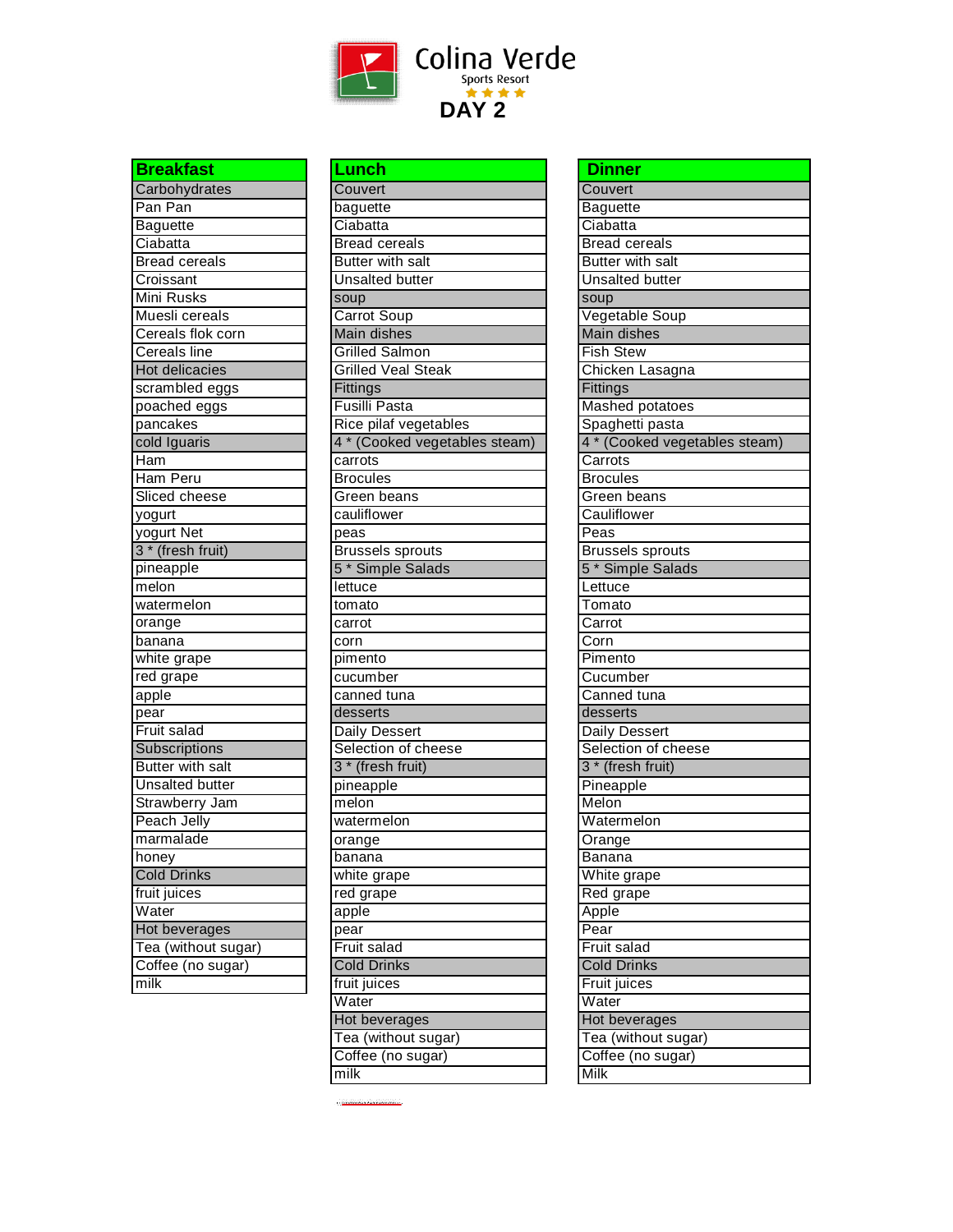

| <b>Breakfast</b>        |
|-------------------------|
| Carbohydrates           |
| Pan Pan                 |
| <b>Baguette</b>         |
| Ciabatta                |
| <b>Bread cereals</b>    |
| Croissant               |
| <b>Mini Rusks</b>       |
| Muesli cereals          |
| Cereals flok corn       |
| Cereals line            |
| <b>Hot delicacies</b>   |
| scrambled eggs          |
| poached eggs            |
| pancakes                |
| 2 * (super caloric      |
| delicacies)             |
|                         |
|                         |
| cold Iguaris            |
| Ham                     |
| Ham Peru                |
| Sliced cheese           |
| yogurt                  |
| yogurt Net              |
| 3 * (fresh fruit)       |
| pineapple               |
| melon                   |
| watermelon              |
| orange                  |
| banana                  |
| white grape             |
| red grape               |
| apple                   |
| pear                    |
| Fruit salad             |
| Subscriptions           |
| <b>Butter with salt</b> |
| <b>Unsalted butter</b>  |
| Strawberry Jam          |
| Peach Jelly             |
| marmalade               |
| honey                   |
| <b>Cold Drinks</b>      |
| fruit juices            |
| Water                   |
| Hot beverages           |
| Tea (without sugar)     |
| Coffee (no sugar)       |
| milk                    |

| Lunch                         |
|-------------------------------|
| Couvert                       |
| baguette                      |
| Ciabatta                      |
| <b>Bread cereals</b>          |
| <b>Butter with salt</b>       |
| <b>Unsalted butter</b>        |
| soup                          |
| Vegetable Soup                |
| <b>Main dishes</b>            |
| Spaguetti Bolognese           |
| <b>Turkey Kebabs</b>          |
| Fittings                      |
| Potatoes will baker           |
| Rice with corn                |
| 4 * (Cooked vegetables steam) |
| carrots                       |
| <b>Brocules</b>               |
| Green beans                   |
| cauliflower                   |
| peas                          |
| <b>Brussels</b> sprouts       |
| 5 <sup>*</sup> Simple Salads  |
| lettuce                       |
| tomato                        |
| carrot                        |
| corn                          |
| pimento                       |
| cucumber                      |
| canned tuna                   |
| desserts                      |
| <b>Daily Dessert</b>          |
| Selection of cheese           |
| 3 <sup>*</sup> (fresh fruit)  |
| pineapple                     |
| melon                         |
| watermelon                    |
| orange                        |
| banana                        |
| white grape                   |
| red grape                     |
| apple                         |
| pear                          |
| Fruit salad                   |
| <b>Cold Drinks</b>            |
| fruit juices                  |
| Water                         |
| <b>Hot beverages</b>          |
| Tea (without sugar)           |
| Coffee (no sugar)             |
| $\overline{\mathsf{milk}}$    |

| <b>Dinner</b>                 |
|-------------------------------|
| Couvert                       |
| <b>Baguette</b>               |
| Ciabatta                      |
| <b>Bread cereals</b>          |
| <b>Butter with salt</b>       |
| <b>Unsalted butter</b>        |
| soup                          |
| Vegetable Soup                |
| <b>Main dishes</b>            |
| <b>Tuna Steaks</b>            |
| Chicken breasts               |
| Fittings                      |
| Mashed potatoes               |
| 4 * (Cooked vegetables steam) |
| Carrots                       |
| <b>Brocules</b>               |
| Green beans                   |
| Cauliflower                   |
| Peas                          |
| Brussels sprouts              |
| 5 <sup>*</sup> Simple Salads  |
| Lettuce                       |
| Tomato                        |
| Carrot                        |
| Corn                          |
| Pimento                       |
| Cucumber                      |
| Canned tuna                   |
| desserts                      |
| <b>Daily Dessert</b>          |
| Ice Cream                     |
| 3 <sup>*</sup> (fresh fruit)  |
| Pineapple                     |
| Melon                         |
| Watermelon                    |
| Orange                        |
| Banana                        |
| White grape                   |
| Red grape                     |
| Apple                         |
| Pear                          |
| Fruit salad                   |
| <b>Cold Drinks</b>            |
| Fruit juices                  |
| Water                         |
| Hot beverages                 |
| Tea (without sugar)           |
| Coffee (no sugar)             |
| Milk                          |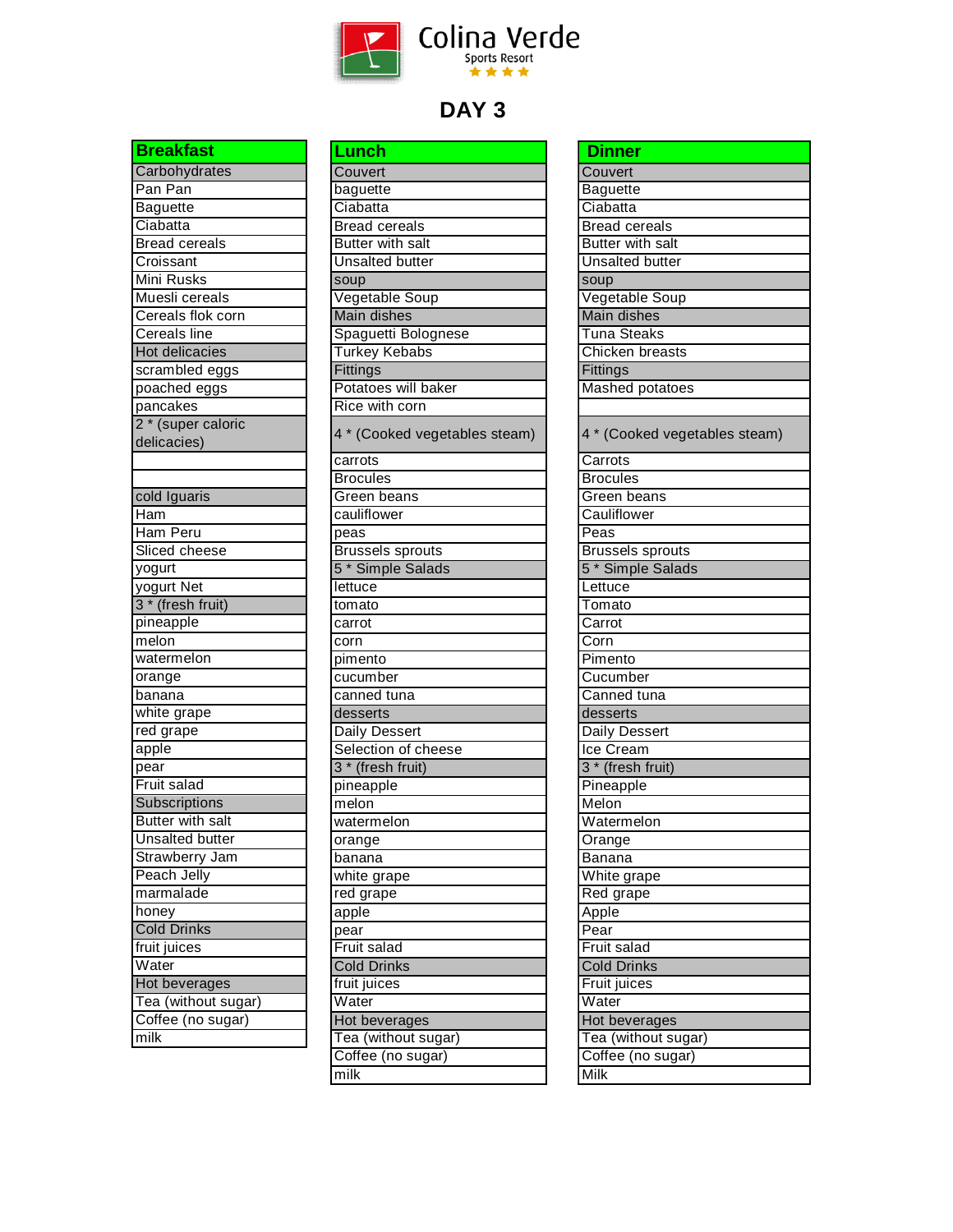

| Carbohydrates             |
|---------------------------|
| Pan Pan                   |
| <b>Baguette</b>           |
| Ciabatta                  |
| <b>Bread cereals</b>      |
| Croissant                 |
| Mini Rusks                |
| Muesli cereals            |
| Cereals flok corn         |
| <b>Cereals line</b>       |
| Hot delicacies            |
| scrambled eggs            |
| poached eggs              |
| pancakes                  |
| 2 * (super caloric        |
| delicacies)               |
|                           |
|                           |
| cold Iguaris              |
| Ham                       |
| Ham Peru                  |
| Sliced cheese             |
| yogurt                    |
| yogurt Net                |
| 3 * (fresh fruit)         |
| pineapple                 |
| melon                     |
| watermelon                |
| orange                    |
|                           |
| banana                    |
| white grape               |
| red grape                 |
| apple                     |
| pear                      |
| Fruit salad               |
| Subscriptions             |
| <b>Butter with salt</b>   |
| <b>Unsalted butter</b>    |
| Strawberry Jam            |
| Peach Jelly               |
| marmalade                 |
| honey                     |
| <b>Cold Drinks</b>        |
| fruit juices              |
| Water                     |
| Hot beverages             |
| Tea (without sugar)       |
| Coffee (no sugar)<br>milk |

| <u>Lunch</u>                  |
|-------------------------------|
| Couvert                       |
| baguette                      |
| Ciabatta                      |
| <b>Bread cereals</b>          |
| <b>Butter with salt</b>       |
| <b>Unsalted butter</b>        |
| soup                          |
| Vegetable Soup                |
| Main dishes                   |
| <b>Hake Fillets</b>           |
| Grilled veal                  |
| Fittings                      |
| Spaghetti pasta               |
| <b>Baked Potato</b>           |
|                               |
| 4 * (Cooked vegetables steam) |
| carrots                       |
| <b>Brocules</b>               |
| Green beans                   |
| cauliflower                   |
| peas                          |
| <b>Brussels</b> sprouts       |
| 5 <sup>*</sup> Simple Salads  |
| lettuce                       |
| tomato                        |
| carrot                        |
| corn                          |
| pimento                       |
| cucumber                      |
| canned tuna                   |
| desserts                      |
| <b>Daily Dessert</b>          |
| Selection of cheese           |
| 3 <sup>*</sup> (fresh fruit)  |
| pineapple                     |
| $m$ elon                      |
| watermelon                    |
| orange                        |
| banana                        |
| white grape                   |
| red grape                     |
| apple                         |
| pear                          |
| Fruit salad                   |
| <b>Cold Drinks</b>            |
| fruit juices                  |
| Water                         |
| <b>Hot beverages</b>          |
| Tea (without sugar)           |
| Coffee (no sugar)             |
| $\overline{\mathsf{milk}}$    |
|                               |

| <b>Dinner</b>                 |
|-------------------------------|
| Couvert                       |
| <b>Baguette</b>               |
| Ciabatta                      |
| <b>Bread cereals</b>          |
| Butter with salt              |
| <b>Unsalted butter</b>        |
| soup                          |
| Vegetable Soup                |
| <b>Main dishes</b>            |
| Sword fish steak              |
| Chicken W/Mushroom            |
| Fittings                      |
| boiled potato                 |
| Spaghetti pasta               |
| 4 * (Cooked vegetables steam) |
| Carrots                       |
| <b>Brocules</b>               |
| Green beans                   |
| Cauliflower                   |
| Peas                          |
| <b>Brussels sprouts</b>       |
| 5 <sup>*</sup> Simple Salads  |
| Lettuce                       |
| Tomato                        |
| Carrot                        |
| Corn                          |
| Pimento                       |
| Cucumber                      |
| Canned tuna                   |
| desserts                      |
| Daily Dessert                 |
| Ice Cream                     |
| 3 * (fresh fruit)             |
| Pineapple                     |
| Melon                         |
| Watermelon                    |
| Orange                        |
| Banana                        |
| White grape                   |
| Red grape                     |
| Apple                         |
| Pear                          |
| <b>Fruit salad</b>            |
| <b>Cold Drinks</b>            |
| Fruit juices                  |
| Water                         |
| Hot beverages                 |
| Tea (without sugar)           |
| Coffee (no sugar)             |
| Milk                          |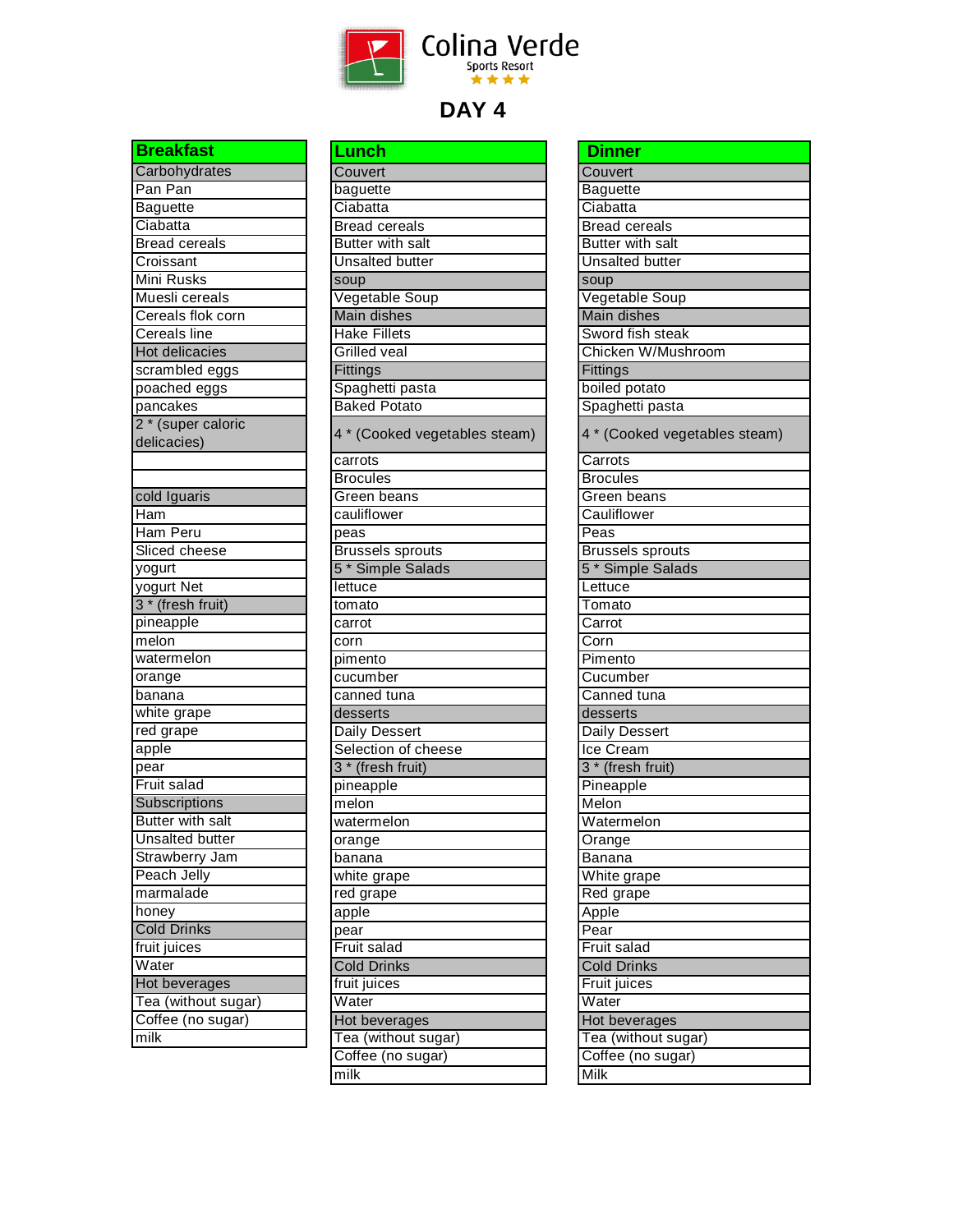

| <b>Breakfast</b>              |
|-------------------------------|
| Carbohydrates                 |
| Pan Pan                       |
| <b>Baguette</b>               |
| Ciabatta                      |
| <b>Bread cereals</b>          |
| Croissant                     |
| Mini Rusks                    |
| Muesli cereals                |
| Cereals flok corn             |
| Cereals line                  |
| <b>Hot delicacies</b>         |
| scrambled eggs                |
| poached eggs                  |
| pancakes                      |
| 2 <sup>*</sup> (super caloric |
| delicacies)                   |
|                               |
|                               |
| cold Iguaris                  |
| Ham                           |
| Ham Peru                      |
| Sliced cheese                 |
| yogurt                        |
| yogurt Net                    |
| 3 <sup>*</sup> (fresh fruit)  |
| pineapple                     |
| melon                         |
| watermelon                    |
| orange                        |
| banana                        |
| white grape                   |
| red grape                     |
| apple                         |
| pear                          |
| Fruit salad                   |
| Subscriptions                 |
| <b>Butter with salt</b>       |
| <b>Unsalted butter</b>        |
| Strawberry Jam                |
| Peach Jelly                   |
| marmalade                     |
| honey                         |
| <b>Cold Drinks</b>            |
| fruit juices                  |
| Water                         |
| Hot beverages                 |
|                               |
| Tea (without sugar)           |
| Coffee (no sugar)             |
| milk                          |

| Lunch                         |
|-------------------------------|
| Couvert                       |
| baguette                      |
| Ciabatta                      |
| <b>Bread cereals</b>          |
| <b>Butter with salt</b>       |
| <b>Unsalted butter</b>        |
| soup                          |
| Vegetable Soup                |
| Main dishes                   |
| Portuguese style fish stew    |
| <b>Grilled Hungus Burgers</b> |
| Fittings                      |
| Potatoes will baker           |
| rice pilaf                    |
| 4 * (Cooked vegetables steam) |
| carrots                       |
| <b>Brocules</b>               |
| <b>Green</b> beans            |
| cauliflower                   |
| peas                          |
| <b>Brussels sprouts</b>       |
| 5 <sup>*</sup> Simple Salads  |
| lettuce                       |
| tomato                        |
| carrot                        |
| corn                          |
| pimento                       |
| cucumber                      |
| canned tuna                   |
| desserts                      |
| Daily Dessert                 |
| Selection of cheese           |
| 3 * (fresh fruit)             |
| pineapple                     |
| $m$ elon                      |
| watermelon                    |
| orange                        |
| banana                        |
| white grape                   |
| red grape                     |
| apple                         |
| pear                          |
| Fruit salad                   |
| <b>Cold Drinks</b>            |
| fruit juices                  |
| Water                         |
| Hot beverages                 |
| Tea (without sugar)           |
| Coffee (no sugar)             |
| milk                          |
|                               |

| Dinner                        |
|-------------------------------|
| Couvert                       |
| <b>Baguette</b>               |
| Ciabatta                      |
| <b>Bread cereals</b>          |
| <b>Butter with salt</b>       |
| <b>Unsalted butter</b>        |
| soup                          |
| Vegetable Soup                |
| <b>Main dishes</b>            |
| Poach Perch fish              |
| <b>Beef Stew</b>              |
| Fittings                      |
| boiled potato                 |
| Mashed potatoes               |
| 4 * (Cooked vegetables steam) |
| Carrots                       |
| <b>Brocules</b>               |
| Green beans                   |
| Cauliflower                   |
| Peas                          |
| <b>Brussels sprouts</b>       |
| 5 <sup>*</sup> Simple Salads  |
| Lettuce                       |
| Tomato                        |
| Carrot                        |
| Corn                          |
| Pimento                       |
| Cucumber                      |
| Canned tuna                   |
| desserts                      |
| Daily Dessert                 |
| Ice Cream                     |
| 3 <sup>*</sup> (fresh fruit)  |
| Pineapple                     |
| Melon                         |
| Watermelon                    |
| Orange                        |
| Banana                        |
| White grape                   |
| Red grape                     |
| Apple                         |
| Pear                          |
| <b>Fruit salad</b>            |
| <b>Cold Drinks</b>            |
| Fruit juices                  |
| Water                         |
| Hot beverages                 |
| Tea (without sugar)           |
| Coffee (no sugar)             |
| Milk                          |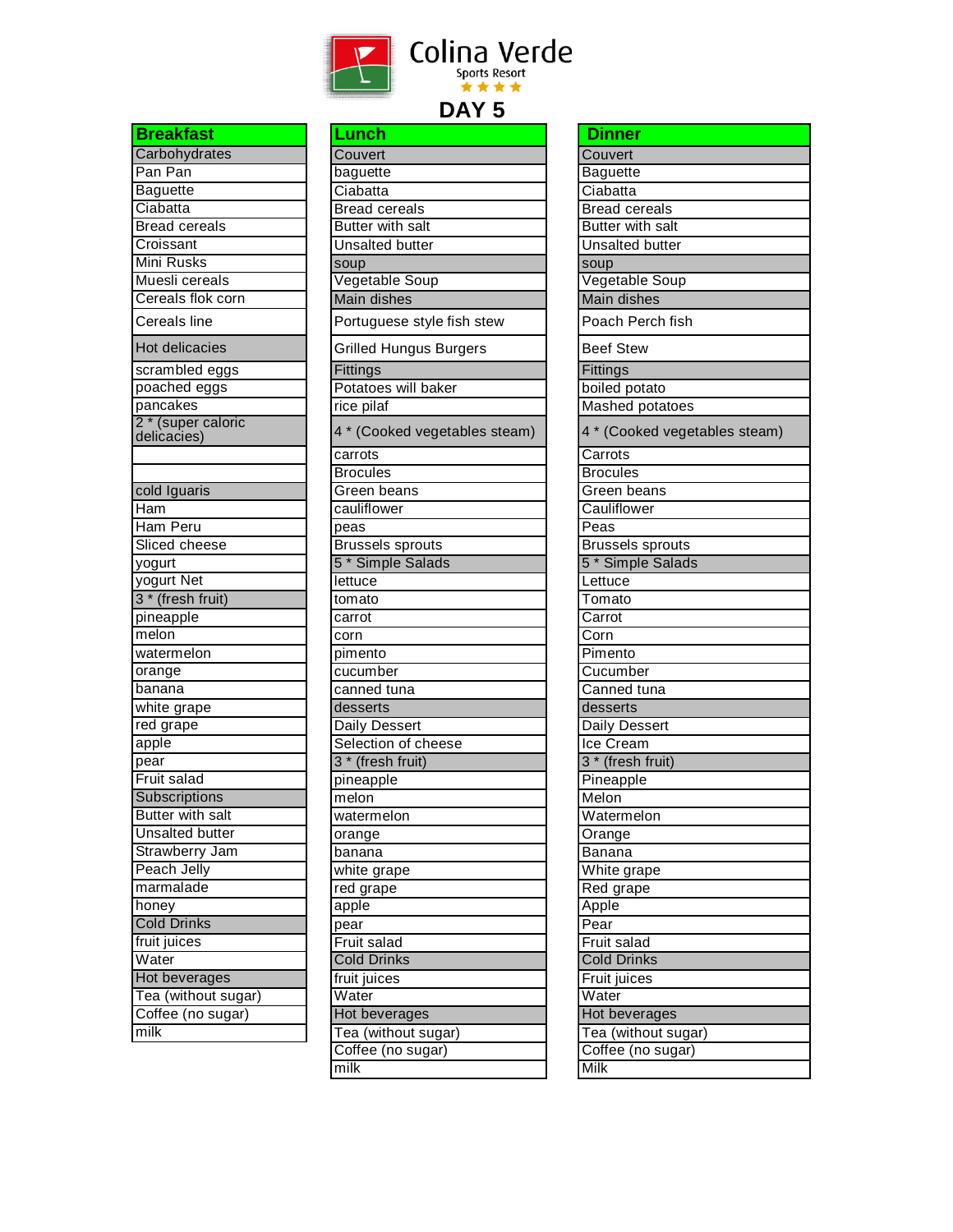

| <b>Breakfast</b>             |
|------------------------------|
| Carbohydrates                |
| Pan Pan                      |
| <b>Baguette</b>              |
| Ciabatta                     |
| <b>Bread cereals</b>         |
| Croissant                    |
| <b>Mini Rusks</b>            |
| Muesli cereals               |
| Cereals flok corn            |
| Cereals line                 |
| <b>Hot delicacies</b>        |
| scrambled eggs               |
| poached eggs                 |
|                              |
| pancakes                     |
| 2 * (super caloric           |
| delicacies)                  |
| cold Iguaris                 |
| Ham                          |
| Ham Peru                     |
| Sliced cheese                |
|                              |
| yogurt                       |
| yogurt Net                   |
| 3 <sup>*</sup> (fresh fruit) |
| pineapple                    |
| $m$ elon                     |
| watermelon                   |
| orange                       |
| banana                       |
| white grape                  |
| red grape                    |
| apple                        |
| pear                         |
| Fruit salad                  |
| Subscriptions                |
| <b>Butter with salt</b>      |
| <b>Unsalted butter</b>       |
| Strawberry Jam               |
| Peach Jelly                  |
| marmalade                    |
| honey                        |
| <b>Cold Drinks</b>           |
| fruit juices                 |
| Water                        |
| Hot beverages                |
| Tea (without sugar)          |
| Coffee (no sugar)            |
| milk                         |
|                              |

| <b>Lunch</b>                  |
|-------------------------------|
| Couvert                       |
| baguette                      |
| Ciabatta                      |
| <b>Bread cereals</b>          |
| <b>Butter with salt</b>       |
| <b>Unsalted butter</b>        |
| soup                          |
| Vegetable Soup                |
| Main dishes                   |
| <b>Hake Fillets</b>           |
| <b>Grilled Veal</b>           |
| Fittings                      |
| Spaghetti pasta               |
| <b>Baked Potato</b>           |
| 4 * (Cooked vegetables steam) |
| carrots                       |
| <b>Brocules</b>               |
| Green beans                   |
| cauliflower                   |
| peas                          |
| <b>Brussels sprouts</b>       |
| 5 <sup>*</sup> Simple Salads  |
| lettuce                       |
| tomato                        |
| carrot                        |
| corn                          |
| pimento                       |
| cucumber                      |
| canned tuna                   |
| desserts                      |
| Daily Dessert                 |
| Selection of cheese           |
| 3 <sup>*</sup> (fresh fruit)  |
| pineapple                     |
| melon                         |
| watermelon                    |
| orange                        |
| banana                        |
| white grape                   |
| red grape                     |
| apple                         |
| pear                          |
| Fruit salad                   |
| <b>Cold Drinks</b>            |
| fruit juices                  |
| Water                         |
| Hot beverages                 |
| Tea (without sugar)           |
| Coffee (no sugar)             |
| $\overline{\text{milk}}$      |
|                               |

| <b>Dinner</b>                                   |
|-------------------------------------------------|
| Couvert                                         |
| <b>Baguette</b>                                 |
| Ciabatta                                        |
| <b>Bread</b> cereals                            |
| <b>Butter with salt</b>                         |
| <b>Unsalted butter</b>                          |
| soup                                            |
| Vegetable Soup                                  |
| Main dishes                                     |
| $\overline{\mathsf{M}}$ onkfish and prawns rice |
| <b>Roasted Turkey Breasts</b>                   |
| Fittings                                        |
| Rice                                            |
|                                                 |
| 4 * (Cooked vegetables steam)                   |
| Carrots                                         |
| <b>Brocules</b>                                 |
| Green beans                                     |
| Cauliflower                                     |
| Peas                                            |
| <b>Brussels sprouts</b>                         |
| 5 <sup>*</sup> Simple Salads                    |
| Lettuce                                         |
| Tomato                                          |
| Carrot                                          |
| Corn                                            |
| Pimento                                         |
| Cucumber                                        |
| Canned tuna                                     |
| desserts                                        |
| Daily Dessert                                   |
| Selection of cheese                             |
| 3 <sup>*</sup> (fresh fruit)                    |
| Pineapple                                       |
| Melon                                           |
| Watermelon                                      |
| Orange                                          |
| Banana                                          |
| $\overline{\mathsf{W}}$ hite grape              |
| Red grape                                       |
| Apple                                           |
| $\overline{\mathsf{Pear}}$                      |
| <b>Fruit salad</b>                              |
| <b>Cold Drinks</b>                              |
| Fruit juices                                    |
| Water                                           |
| Hot beverages                                   |
| Tea (without sugar)                             |
| Coffee (no sugar)                               |
| Milk                                            |